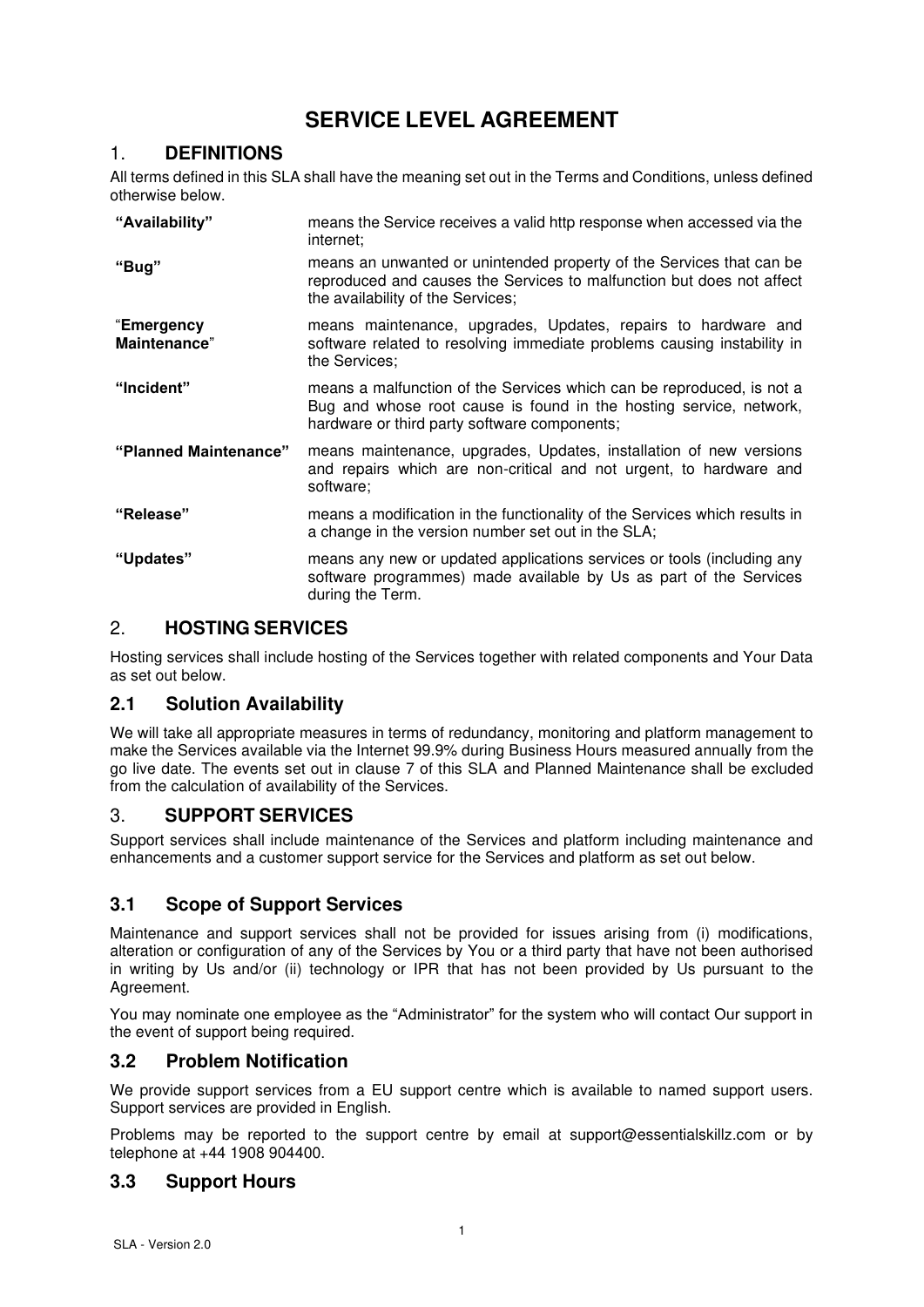We provide support for the Services during Business Hours on UK Business Days in English.

# 4. **PROBLEM RESOLUTION**

Problems with the Services will be dealt with in accordance with their level of severity. The time frame in which problems will be resolved will depend upon whether they are classified as a Bug or Incident as set out below.

# **4.1 Problem Severity Classification**

| <b>Severity</b> | <b>Description</b>                                                                                                                          |
|-----------------|---------------------------------------------------------------------------------------------------------------------------------------------|
| <b>Severe</b>   | Major problems occur which cause the Services to freeze or crash.                                                                           |
| High            | Database issues, Services incompatibilities, or major Services related issues<br>resulting in significantly reduced Services functionality. |
| <b>Medium</b>   | Issues found in the Services during use of the administration functions.                                                                    |
| Low             | Issues found during use of the Services by users.                                                                                           |

#### **4.2 Response Times**

| <b>Severity</b> | <b>Response Time during Business</b><br><b>Hours</b> | <b>Response Time out of hours</b> |
|-----------------|------------------------------------------------------|-----------------------------------|
| <b>Severe</b>   | 4 hours                                              | 1 pm on next Business Day         |
| High            | 24 hours                                             | 10 am on second Business Day      |
| <b>Medium</b>   | 7 days                                               | 7 days                            |
| Low             | As soon as reasonably practicable                    | As soon as reasonably practicable |

### 5. **MAINTENANCE SERVICES**

#### **5.1 Releases**

Releases will contain new or amended features. There may be some need for configuration and additional user training in order to obtain the maximum benefit of the new features. Releases do not significantly impact Your existing technical setup or training materials. Releases are numbered as follows: 3.1, 3.2, 3.3, etc.

# **5.2 Patches**

The Services will be patched regularly for performance and security. Patches are regression tested with the Services to ensure continued compatibility.

# **5.3 Planned Maintenance**

We usually carry out Planned Maintenance outside of Business Hours. If Planned Maintenance is to be performed during Business Hours We shall give You at least 48 hours prior notice.

# **5.4 Emergency Maintenance**

We shall where possible, provide the You with prior notice of Emergency Maintenance. However, work may commence at any time and shall continue until completed. We shall attempt, but cannot guarantee scheduling Emergency Maintenance during non Business Hours.

| <b>Nature</b>                          | <b>Notification if occurring during Business Hours</b> |
|----------------------------------------|--------------------------------------------------------|
| <b>Planned Maintenance</b>             | 48 hours                                               |
| <b>Emergency</b><br><b>Maintenance</b> | Advance notification where possible                    |

#### **5.5 Maintenance Notification**